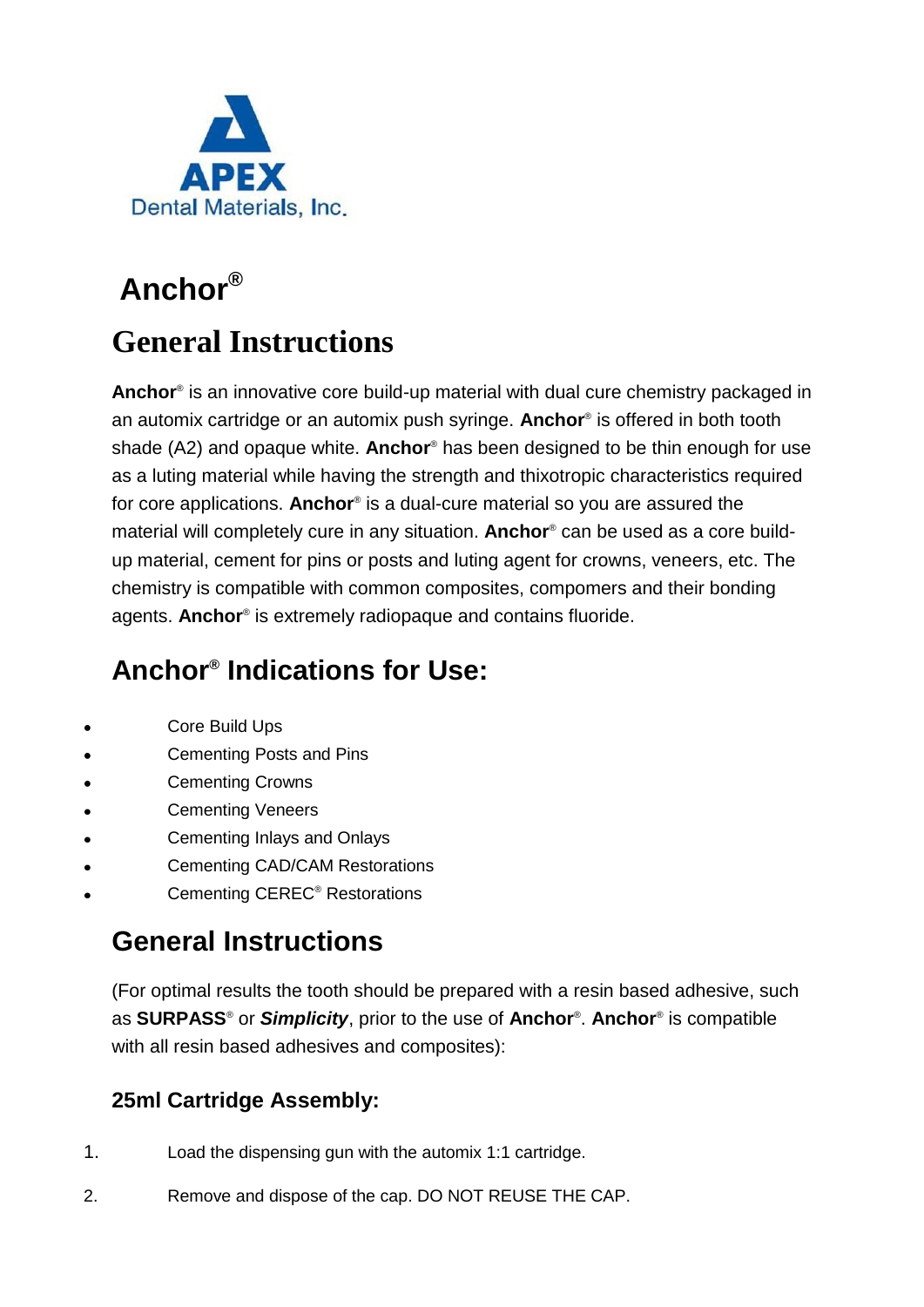- 3. Extrude a pea-sized amount of material until both sides flow equally. (This only needs to be done the first time the syringe is used.)
- 4. Attach the mixing tip to the cartridge.
- 5. Extrude material as needed.(\*\*) For core build-ups, it is recommended to start the build up by applying a 1mm increment of **Anchor**® and light curing for 20 seconds. After this initial layer has been placed additional material should be used as necessary.

After each use, leave the used mixing tip in place to seal the cartridge.

(\*\*) Material can be extruded on a pad for hand placement if desired

#### **5 ml Syringe Assembly:**

- 1. Twist the cap of the 5 ml syringe and remove the cap. Be sure to discard the cap and do not use the cap again.
- 2. Depress the plunger to extrude a very small amount of the material (less than a pea size drop). This will insure that both sides flow properly. (This only needs to be done the first time the syringe is used.)
- 3. Insert the special mixing tip onto the syringe and secure with a twisting motion.
- 4. Extrude the material as needed. (\*\*) For core build-ups, it is recommended to start the build up by applying a 1mm increment of **Anchor**® and light curing for 20 seconds. After this initial layer has been placed additional material should be used as necessary.

After each use, leave the used mixing tip in place to seal the syringe.

(\*\*) Material can be extruded on a pad for hand placement if desired

NOTE: **Anchor**® has been designed to have a working time of 1.5 minutes and fully cure in 4 minutes when used only in self-cure mode. (The setting time will be slightly less than 4 minutes in the mouth). If you use a dental curing light you can cure for 10 to 15 seconds to achieve a partial set stage and allow **Anchor**® to complete the curing process in the self-cure mode for an additional 3 minutes. The unique dual cure feature allows you to place the material and 'tack' it into place for 15 seconds, shape the restoration and continue while the self-cure feature completes the curing of the material. If used only in the light cure mode, total curing time will be 40 seconds. As with all light cured products, times will vary with the intensity of the curing light.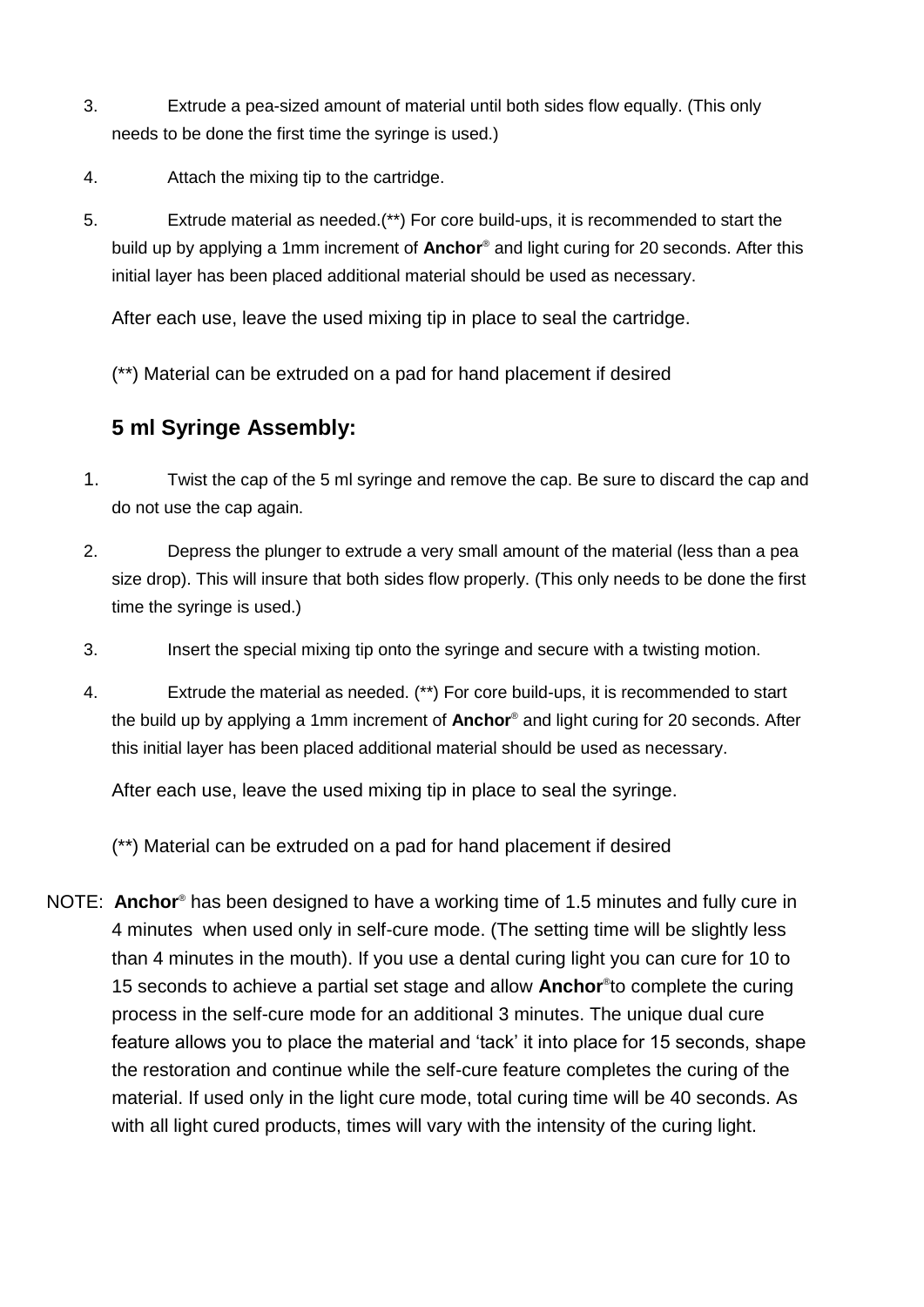- NOTE: For the easiest clean up, wait for the 90 second working time to expire and the material to gel. The gel state can also be attained by light activating for 1-2 seconds. Using an explorer, remove excess material from the margins and floss between the contacts.
- NOTE: Shape before final curing using instruments, matrix bands or crown forms. Remove matrix band if used. Final crown preparation can be accomplished with your preferred procedures.
- NOTE: If using a post or a pin, prepare and insert the post or pin according to the manufacturer's directions.

### **Anchor® Instructions (with** *Simplicity***):**

- 1. Rinse the preparation thoroughly and remove all visible water by drying the surface for approximately 5 seconds with dried compressed air.
- 2. Dispense a drop of *Simplicity* **1** into one cavity of the enclosed mixing well. Using the red Mircobrush® applicator, apply *Simplicity* 1 to the entire cavity preparation and the surrounding tooth structure, agitating briskly for at least 10 seconds. DO NOT DRY *Simplicity* **1**
- 3. Dispense a drop of *Simplicity* **2** into another cavity of the mixing well (dispense *Simplicity* **2** just prior to use. (Two drops may be necessary for larger preps). Using the blue Ultratip® apply three brushfuls of *Simplicity* **2** to the entire cavity preparation, dabbing each brushful to help distribute as much of the primer as possible.
- 4. Dry the primed surface with dried compressed air for at least 10 seconds with the air syringe tip as close as possible to the surface. DRY *Simplicity* **2**THOROUGHLY
- 5. Apply two additional full brushes of *Simplicity* **2** and thoroughly dry again for 5 seconds.
- 6. Light-activate for 10 seconds. *Simplicity* can be activated with any dental activation light.
- 7. Apply one final coat of *Simplicity* **2** and dry. DO NOT LIGHT ACTIVATE. (This additional coat maximizes the bond strength by increasing crosslink density at the adhesive / cement interface.)
- 8. Continue restorative procedure with material of choice. Follow manufacturer's instructions for all restorative materials.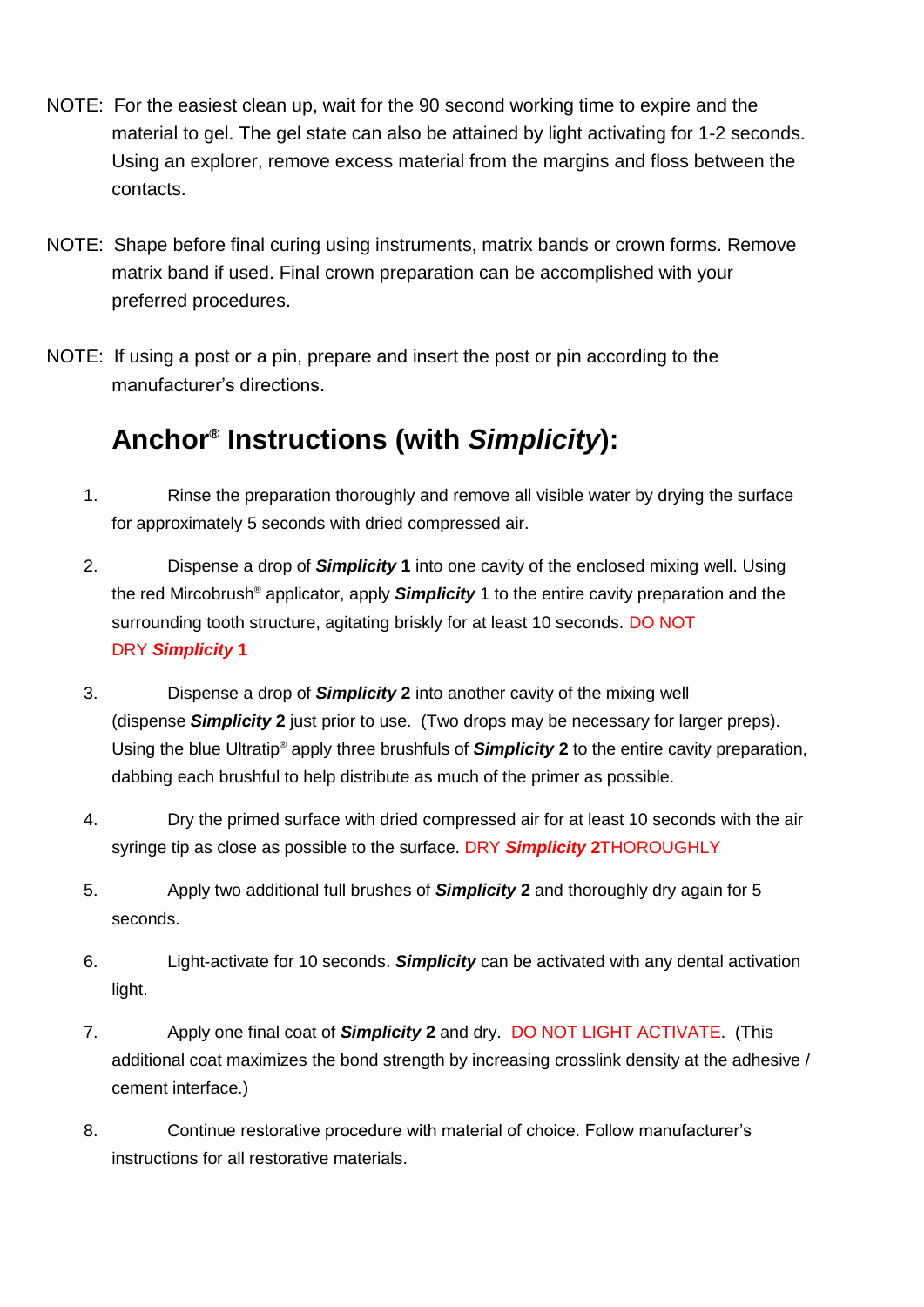#### **25ml Cartridge Assembly:**

- 9. Load the dispensing gun with the automix 1:1 cartridge.
- 10. Remove and dispose of the cap. DO NOT REUSE THE CAP.
- 11. Extrude a pea-sized amount of material until both sides flow equally. (This only needs to be done the first time the syringe is used.)
- 12. Attach the mixing tip to the cartridge.
- 13. Extrude material as needed.(\*\*) For core build-ups, it is recommended to start the build up by applying a 1mm increment of **Anchor**® and light curing for 20 seconds. After this initial layer has been placed additional material should be used as necessary.

After each use, leave the used mixing tip in place to seal the cartridge

(\*\*) Material can be extruded on a pad for hand placement if desired

### **5ml Syringe Assembly:**

- 1. Twist the cap of the 5 ml syringe and remove the cap. Be sure to discard the cap and do not use the cap again.
- 2. Depress the plunger to extrude a very small amount of the material (less than a pea size drop). This will insure that both sides flow properly. (This only needs to be done the first time the syringe is used.)
- 3. Insert the special mixing tip onto the syringe and secure with a twisting motion.
- 4. Extrude the material as needed. (\*\*) For core build-ups, it is recommended to start the build up by applying a 1mm increment of **Anchor**® and light curing for 20 seconds. After this initial layer has been placed additional material should be used as necessary.

After each use, leave the used mixing tip in place to seal the syringe.

(\*\*) Material can be extruded on a pad for hand placement if desired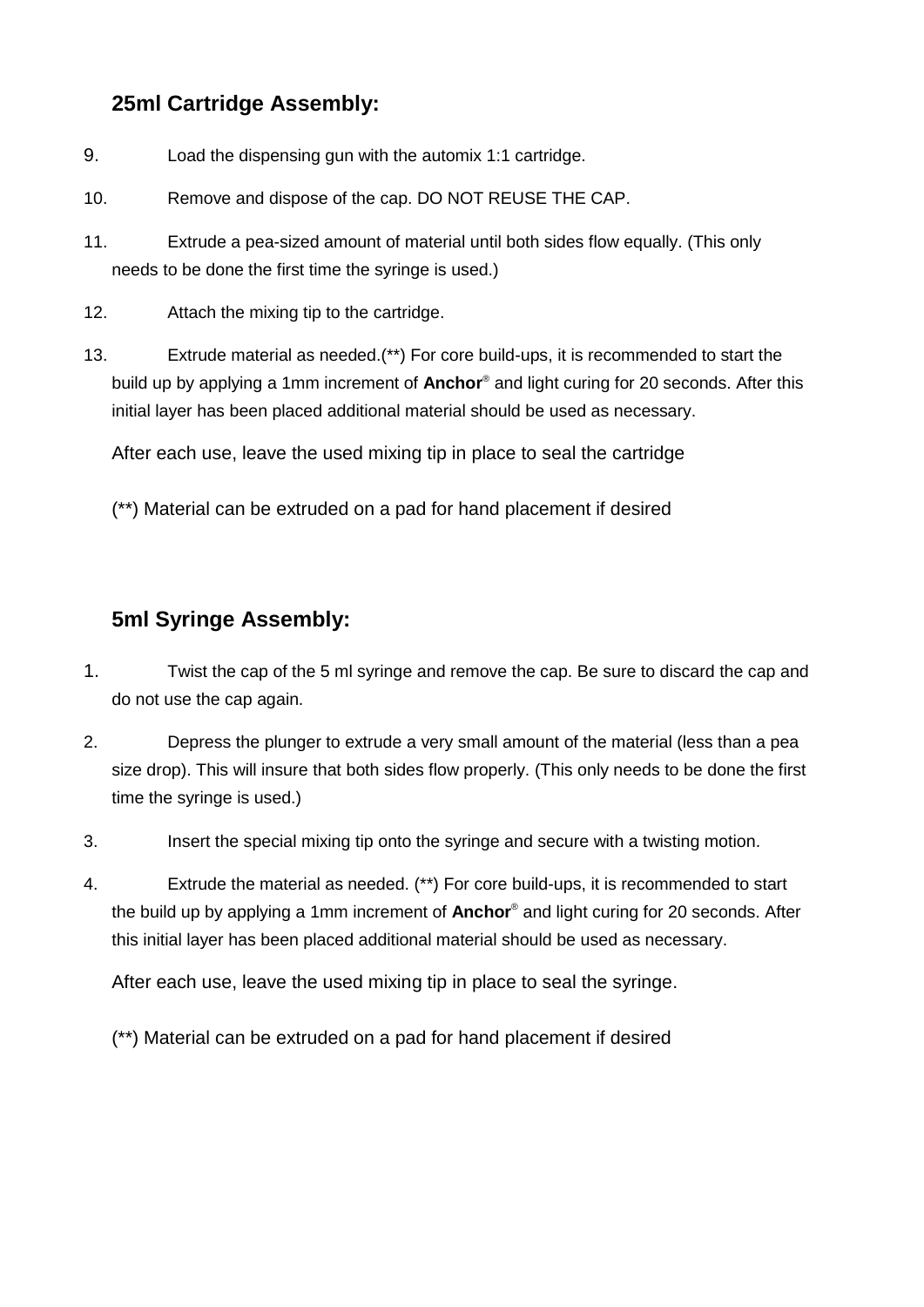## **Anchor® Instructions (with SURPASS® ):**

- 1. Rinse the preparation thoroughly and remove all visible water by drying the surface for approximately 5 seconds with dried compressed air.
- 2. Dispense a drop of **SURPASS**®**1** into one cavity of the enclosed mixing well. Using the proper color-coded brush, apply **SURPASS**®**1** to the entire cavity preparation and the surrounding tooth structure, agitating briskly for at least 10 seconds. DO NOT DRY **SURPASS**®**1**
- 3. Dispense a drop of **SURPASS**®**2** into another cavity of the mixing well. Using the proper color-coded brush apply three brushfuls of **SURPASS**®**2** to the entire cavity preparation, dabbing each brushful to help distribute as much of the primer as possible.
- 4. Dry the primed surface with dried compressed air for at least 10 seconds with the air syringe tip as close as possible to the surface. DRY **SURPASS**®**2**THOROUGHLY
- 5. Dispense a drop of **SURPASS**®**3** into another cavity of the mixing well. Using the proper color-coded brush apply a thin layer of **SURPASS**®**3** to the entire cavity surface. Airthin the **SURPASS**®**3** aggressively. Final film thickness will be around 10 – 12 microns.
- 6. Light-activate for 10 seconds. **SURPASS**® can be activated with any dental activation light.

### **25ml Cartridge Assembly:**

- 7. Load the dispensing gun with the automix 1:1 cartridge.
- 8. Remove and dispose of the cap. DO NOT REUSE THE CAP.
- 9. Extrude a pea-sized amount of material until both sides flow equally. (This only needs to be done the first time the syringe is used.)
- 10. Attach the mixing tip to the cartridge.
- 11. Extrude material as needed.(\*\*) For core build-ups, it is recommended to start the build up by applying a 1mm increment of **Anchor**® and light curing for 20 seconds. After this initial layer has been placed additional material should be used as necessary.

After each use, leave the used mixing tip in place to seal the cartridge.

(\*\*) Material can be extruded on a pad for hand placement if desired